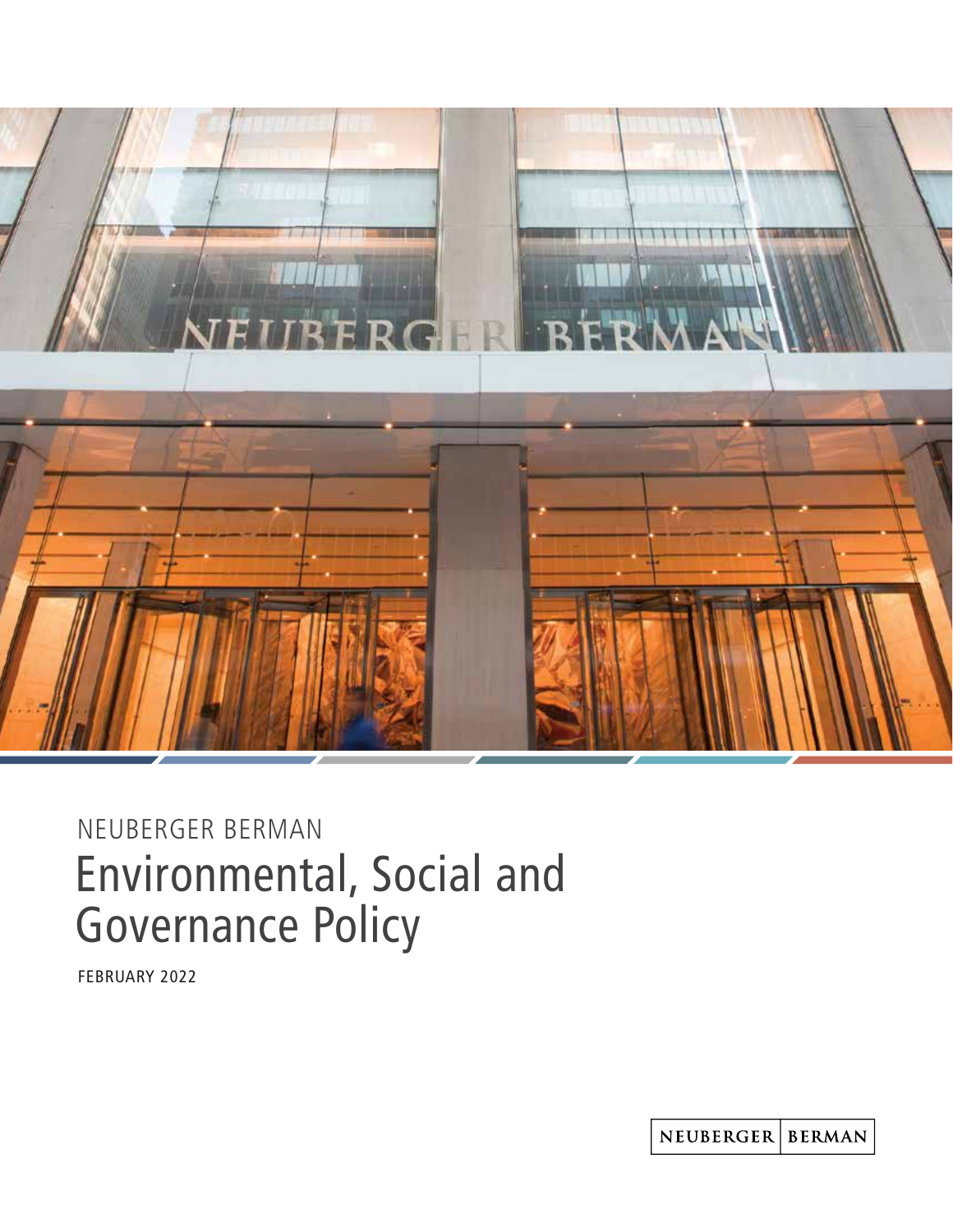

# OUR FIRM

Neuberger Berman, founded in 1939, is a private, independent, employee-owned investment manager. The firm manages a range of strategies—including equity, fixed income, quantitative and multi-asset class, private equity, real estate and hedge funds—on behalf of institutions, advisors and individual investors globally. With offices in 25 countries, Neuberger Berman's diverse team has over 2,400 professionals. For eight consecutive years, the company has been named first or second in Pensions & Investments Best Places to Work in Money Management survey (among those with 1,000 employees or more). In 2020, the PRI named Neuberger Berman a Leader, a designation awarded to fewer than 1% of investment firms for excellence in Environmental, Social and Governance (ESG) practices. The PRI also awarded Neuberger Berman an A+ in every eligible category for our approach to ESG integration across asset classes.<sup>1</sup> The firm manages \$460 billion in client assets as of December 31, 2021. For more information, please visit our website at www.nb.com.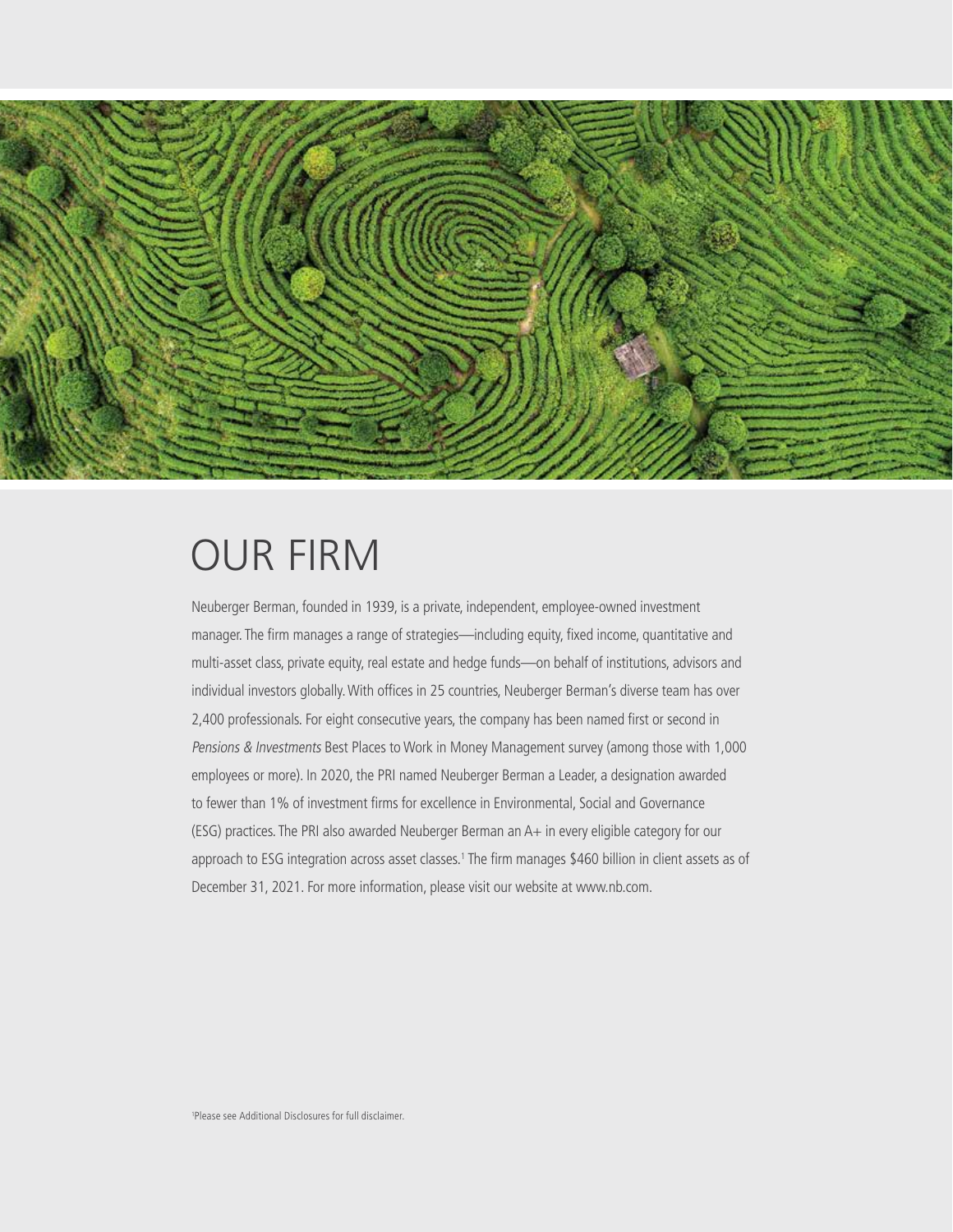#### INTRODUCTION 1 |

Since the inception of the firm in 1939, Neuberger Berman's purpose has been to deliver compelling investment results for our clients over the long-term supporting them to achieve their investment objectives. We also understand that for many clients the impact of their portfolios is an important consideration in conjunction with investment performance.

From our first application of "avoidance screens" in the early 1940s to the launch of our U.S. Sustainable Equity team in 1989, Neuberger Berman has been at the forefront of integrating ESG factors into investment processes.

Today, we continue to innovate, driven by our belief that ESG factors, like any other factor, should be incorporated in a manner consistent with the specific asset class, investment objective and style of each investment strategy. ESG factors can be employed in a variety of ways to help generate enhanced returns, mitigate risk, and meet specific client objectives within a portfolio. We believe that our approach, which is focused on maximizing results for our clients, can also support betterfunctioning capital markets and have a positive impact for people and the planet.

WE BELIEVE THAT MATERIAL ENVIRONMENTAL, SOCIAL AND GOVERNANCE FACTORS ARE AN IMPORTANT DRIVER OF LONG-TERM INVESTMENT RETURNS FROM BOTH AN OPPORTUNITY AND A RISK-MITIGATION PERSPECTIVE, AND WE UNDERSTAND THAT FOR MANY CLIENTS THE IMPACT OF THEIR PORTFOLIOS IS AN IMPORTANT CONSIDERATION IN CONJUNCTION WITH INVESTMENT PERFORMANCE.

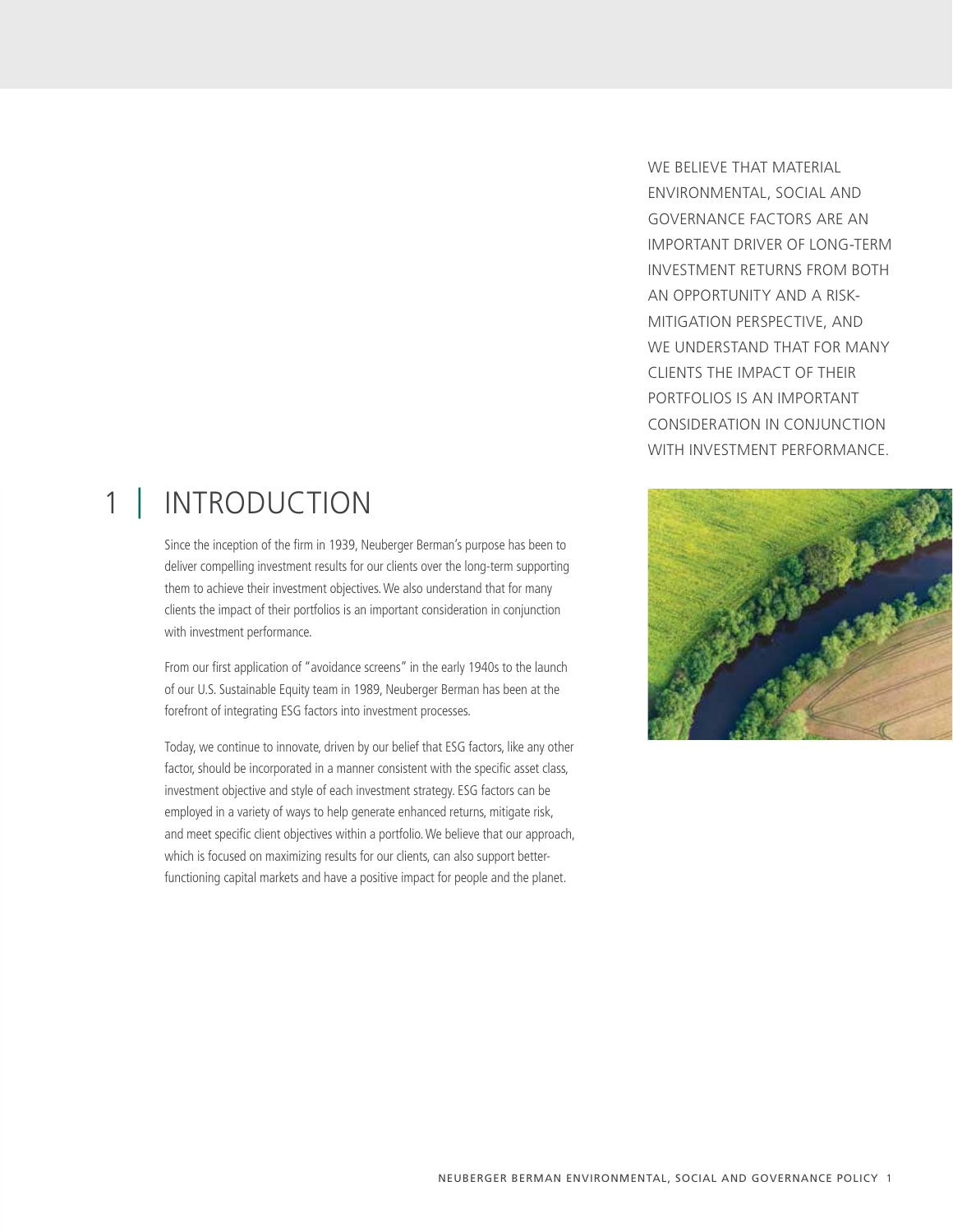## 2 | SCOPE

Our ESG policy (the "ESG Policy") applies to all asset classes across our investment platform including equities, fixed income and private markets and is intended to provide a broad framework for our approach to integrating ESG factors into our investment management. The specific approach to ESG integration utilized by our portfolio managers depends on multiple factors, including the objectives of the strategy, asset class and investment time horizon, as well as the specific research and portfolio construction, philosophy and process used by the portfolio managers. In addition, our integration of ESG factors can be customized by the type of investment vehicle to meet the goals and values of clients.

#### 3 | OVERSIGHT

The ESG Committee ("Committee") is responsible for reviewing the ESG Policy annually and amending it as needed. The Committee is chaired by the Head of ESG Investing and is comprised of senior investment professionals across all asset classes, including the Chief Investment Officer (CIO) for Equities, and representatives from Equity, Fixed Income and Private Equity teams. The Committee also includes senior professionals from client coverage, risk management, legal and compliance, marketing, and our client coverage organization.

Our dedicated ESG Investing team is responsible for setting the firm's ESG strategy in collaboration with the Committee and after consultation with portfolio managers, CIOs and our CEO. The ESG strategy is reviewed by the firm's Partnership Committee and Board of Directors on an annual basis.

The Committee's broader responsibilities include:

- Approving updates to the firmwide Climate-related Corporate Strategy on at least an annual basis
- Approving new investment strategies that formally integrate ESG factors or social/environmental impact objectives as part of their investment process
- Monitoring the ESG-related aspects of existing investment strategies that formally integrate ESG factors or social/ environmental impact objectives as part of their investment process
- Supporting the process of enhancing the integration of ESG factors into investment analysis and decision-making across the firm
- Supporting engagement activities with issuers across equities and fixed income, including reviewing the proxy voting policy
- Facilitating the sharing of research, analysis and insights on ESG issues and trends, as well as the publication of ESG research for use by clients where possible
- Supporting efforts to collaborate with clients and others in the investment industry to support the broader acceptance and implementation of ESG investing
- Supporting efforts to address the emerging and evolving regional regulatory landscape<sup>2</sup>
- Overseeing reporting to third-party organizations on our ESG investing activities, including the UN-supported Principles for Responsible Investment (PRI)
- Listening to clients and anticipating their evolving ESG-related needs and objectives

<sup>2</sup> For example, EU Regulation on sustainability related disclosures in the financial services sector (SFDR).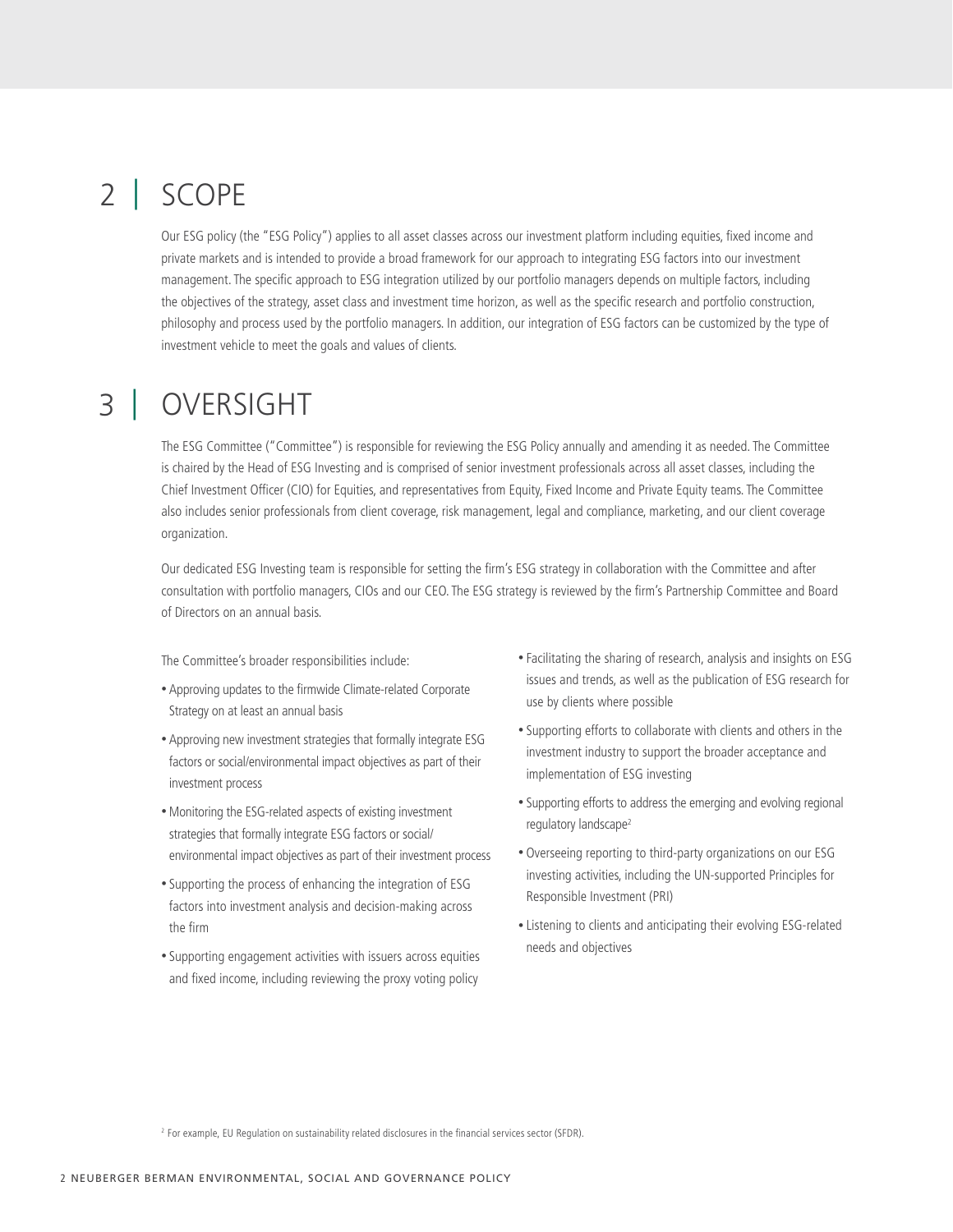The ESG Committee delegates responsibility for the detailed review of new and existing strategies making an ESG-related claim to the ESG Product Committee to ensure integrity and consistency in their integration of ESG. The ESG Product Committee is responsible for determining whether Portfolio Managers systematically and explicitly include material ESG risk and opportunities in investment analysis and investment decision making for all securities. The ESG Product Committee is also responsible for determining the SFDR<sup>3</sup> classification of in-scope funds and segregated mandates. In addition to ongoing monitoring by risk and internal audit teams, the ESG Oversight Committee provides an annual review of all sustainable and impact-labeled products.

#### OUR BROAD VIEW OF ESG FACTORS 4 |

As an active manager, we have a long-standing belief that material environmental, social and governance (ESG) factors are an important driver of long-term investment returns from both an opportunity and a risk-mitigation perspective. Therefore, we take a comprehensive approach toward managing client assets, including the integration of ESG criteria into our investment processes. Below are selected examples of considerations that we may apply to our evaluation of issuers as part of our investment process and during our engagements:

#### **ENVIRONMENTAL:**

**Climate Change:** Neuberger Berman recognizes the impact of climate change and the urgent need to accelerate the sustainable transition toward global net-zero emissions. We also understand that for many of our clients the environmental impact of their portfolio is an increasingly important consideration in conjunction with investment performance. We are a signatory to the Net Zero Asset Management Initiative, and many of our portfolio managers manage portfolios in alignment with the goal of achieving net-zero emissions by 2050 or sooner. To evaluate climate factors as part of our investment analysis, we have implemented top-down scenario analysis for modeling both transition and physical risk at the company level for listed public equity and corporate issuer fixed income portfolios consistent with the recommendations of the TCFD. We conduct bottom-up analysis of the degree of net-zero alignment of individual issuers using our proprietary Climate Transition Indicator methodology. In addition, we leverage our proprietary NB Quotient ratings and third-party data providers to evaluate scope 1, 2 and 3 carbon emissions to inform our engagements with companies.

Our Climate-related Corporate Strategy can be found [here.](https://www.nb.com/handlers/documents.ashx?id=1d48d43e-956e-4cf9-83d7-c4a443c29827&name=T0267_NB_climate_related_corporate_strategy)

**Biodiversity:** The variety of life on Earth is foundational to its ability to flourish and sustain itself, including human well-being. Variety can be defined at all levels, from our genes to entire ecosystems and from economic to cultural systems, all of which provide benefits to society including material welfare, security of communities, resilience of economies and human health. We recognize the gravity of the speed at which biodiversity is declining due to pollution, deforestation and habitat loss, overexploitation and climate change. Therefore, we may incorporate these factors into our analysis and engagement activities with issuers.

#### **SOCIAL:**

**Human Rights:** Neuberger Berman recognizes the impact companies may have on human rights as it relates to their employees, contract workers, supply chain workers and within the communities in which they operate. As signatories to the UN Global Compact we are committed to respecting and upholding the protection of human rights, labor laws, environmental protection and anticorruption practices. As such, we believe it is important to evaluate how companies consider the same principles: support labor rights, comply with local and international laws, give back to the communities they serve and operate in, and have well-managed supply chains as determined by our company analysis and engagements. We also incorporate metrics around human rights into our evaluation of sovereign issuers.

3 "SFDR" means Regulation (EU) 2019/2088 of the European Parliament and of the Council of 27 November 2019 on sustainability-related disclosures in the financial services sector.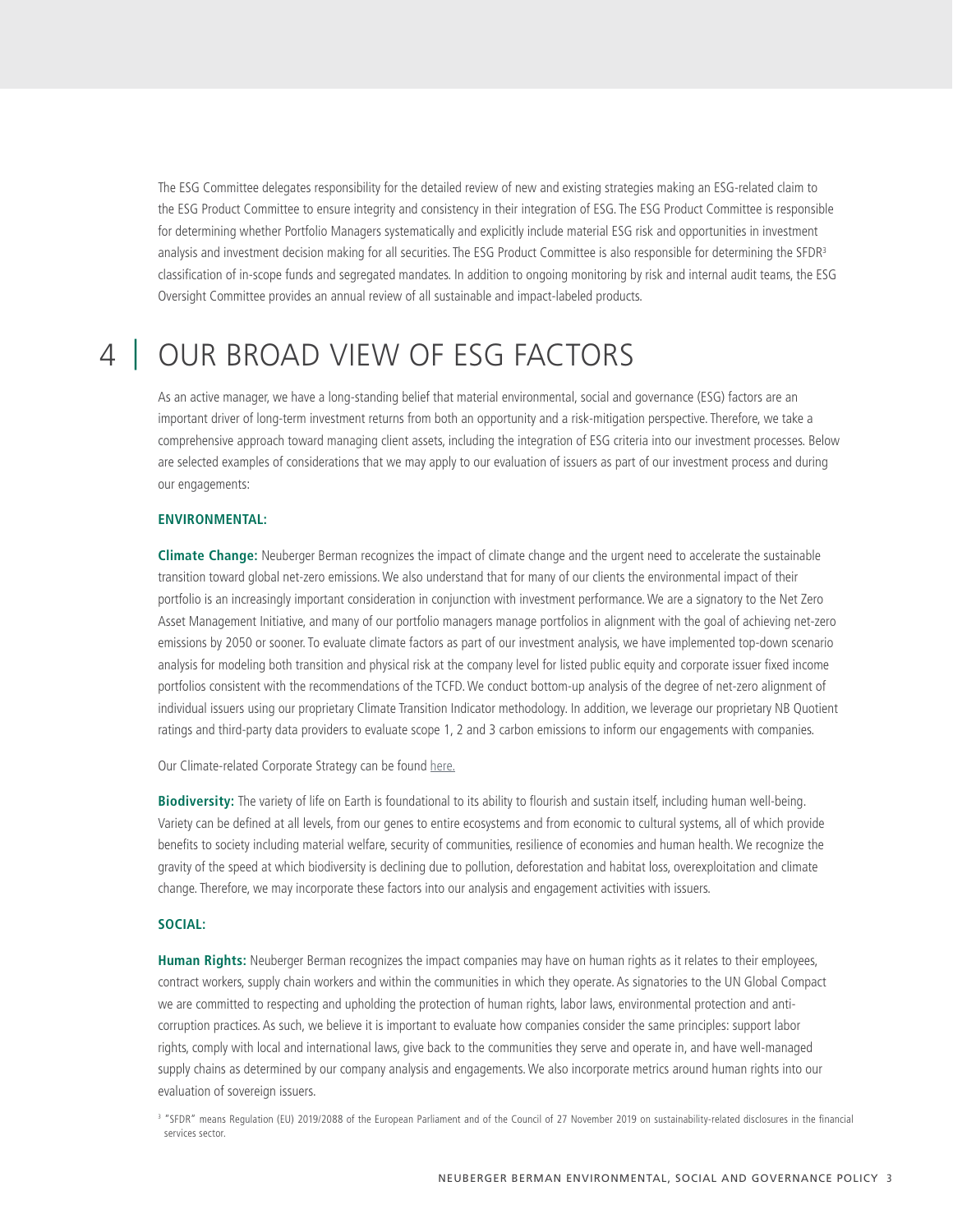**Equity, Inclusion & Diversity:** We believe firms perform better when there is a diverse population, and a true equitable and inclusive environment. Diversity alone is not enough. Companies with a strong commitment to Equity, Inclusion and Diversity may have higher performance and longer-term value creation, and a company's ability to retain its employees and manage turnover has a strong link to its long-term business strategy. As a result, our analysis and engagement activities with issuers may focus on topics such as board diversity, employee diversity, employee retention, governance and management practices, and employee satisfaction and engagement.

#### **GOVERNANCE**

**Board Quality and Independence:** Neuberger Berman believes a board of directors should be comprised primarily of qualified, independent, diverse directors with relevant experience. Quality board composition coupled with effective policies and transparency regarding corporate governance structures and practices are critical to the long-term success of a company.

**Executive Compensation:** Neuberger Berman expects each company to design compensation policies that are appropriate to its situation and that will attract and retain skilled executives who will be incentivized to increase their company's long-term shareholder value. We expect compensation committees to design, adopt and clearly articulate a strong link between executive compensation and performance.

**Risk Management and Accountability:** Boards of directors should actively engage with management to evaluate and control enterprise risk. Companies should provide transparency in communication and reporting on material risks and how they are addressed within long-term strategy and capital allocation decisions.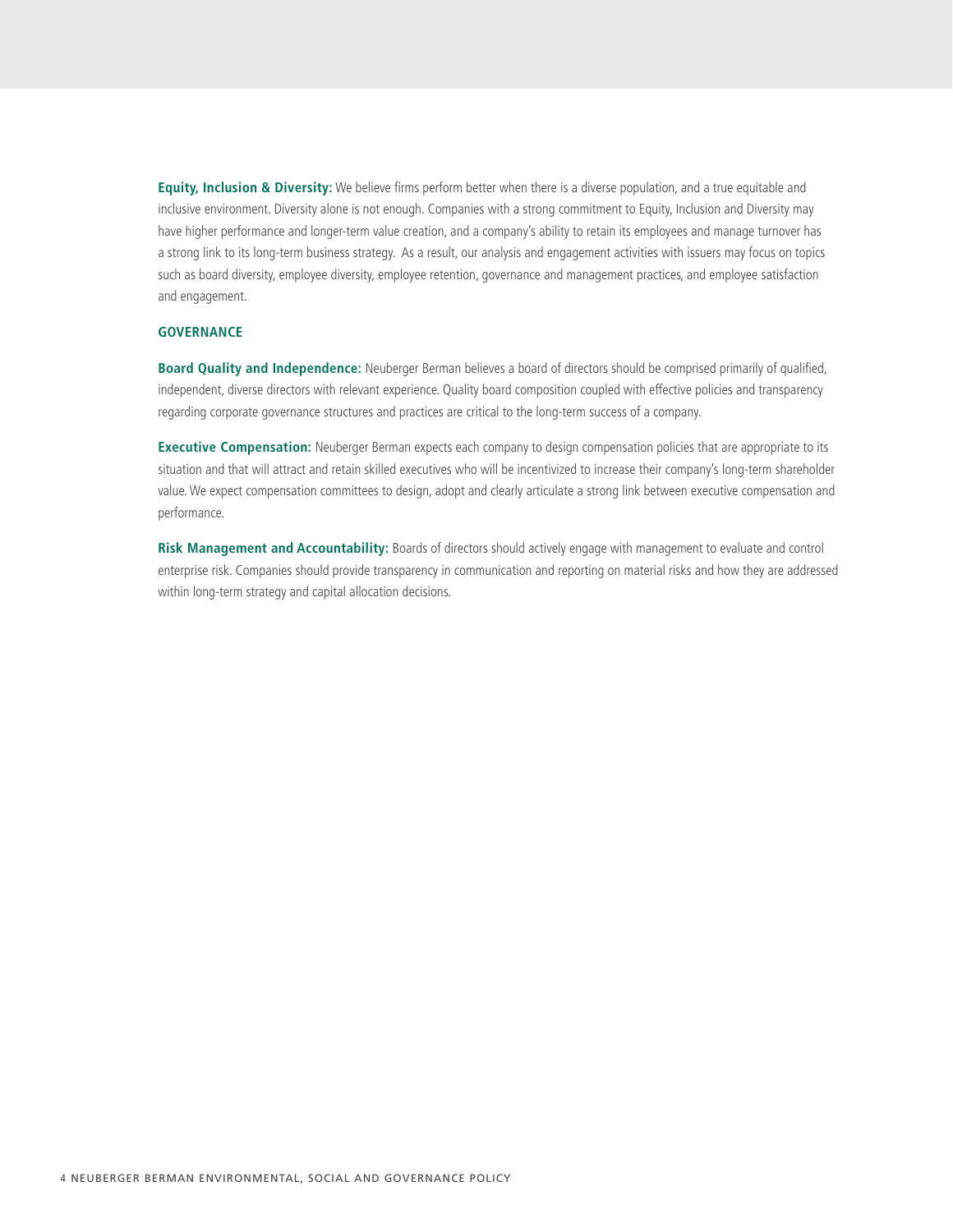## ASSET CLASS-SPECIFIC ESG PHILOSOPHIES 5 |

Our ESG working groups have developed asset class-specific ESG philosophies that are aligned with our overall firm philosophy:

- **PUBLIC EQUITY:** Neuberger Berman believes the analysis of material ESG risks and opportunities along with our engagement efforts are an integral part of the firm's focus on fundamental research and achieving attractive long-term risk-adjusted returns.
- **PUBLIC FIXED INCOME:** Neuberger Berman believes that the consideration of material ESG factors is critical to our credit underwriting process. Systematic integration of those considerations combined with our engagement activities help us reduce the overall credit risk of our portfolios and enhance our analysis.
- **MUNICIPAL FIXED INCOME:** Neuberger Berman believes ESG factors are an important part of fundamental municipal credit analysis. Governance has historically been an excellent leading indicator of future credit quality, as fiscal decisions and public policies ultimately flow through to financial performance. Environmental and social factors are growing in importance as climate change impacts municipal economies and debt positions and municipal economic development policies influence income disparities.
- **SOVEREIGN DEBT:** Neuberger Berman believes a responsible sustainable sovereign debt investor requires a deep understanding of a country's business and economic profile, as well as its evolving legal and regulatory context. Neuberger Berman considers a variety of sustainability indicators when measuring progress on a sovereign's environmental and social goals through its proprietary NB Sovereign Sustainability Assessment Framework.
- **ASSET-BACKED SECURITIES (ABS):** Neuberger Berman believes the valuation impact of ESG risks and opportunities should be considered alongside traditional factors in the investment process within structured products.
- **REAL ESTATE:** Neuberger Berman believes that integrating and evaluating material ESG factors is an important part of real estate investing from both an opportunity and a risk-mitigation perspective. Assessing and engaging with real estate companies regarding relevant ESG factors is a critical component of our investment process.
- **PRIVATE EQUITY:** Neuberger Berman believes that material ESG factors are an important part of the due diligence of any private investment. We consider ESG factors when we conduct diligence on a particular company and on a private equity fund (primary or secondary). Given our unique positioning in the private equity ecosystem, we engage with our partners to share and promote best practices and resources related to ESG integration.
- **PRIVATE DEBT:** Neuberger Berman believes that identifying and incorporating ESG analysis into the due diligence of portfolio companies and private equity sponsors is essential for high-quality credit selection, and provides a lens to identify value-creation opportunities. We believe that this allows us to generate consistent positive investment returns and appropriately manage and reduce risk in the portfolio.
- **HEDGE FUNDS:** Neuberger Berman Alternative Investment Management believes that by assessing the ESG characteristics of managers and their strategies as well as individual investments in co-investment situations, we are enhancing our ability to identify attractive investments while also improving the risk/reward characteristics of our client portfolios and investments.
- **MULTI-ASSET:** Neuberger Berman believes that incorporating ESG standards in multi-asset strategies can help improve risk and return profiles. With ESG considerations implemented in strategies across the firm's wide investment platform, the dedicated Multi-Asset strategies team is able to build diversified portfolios that provide explicit exposure to ESG factors in an effort to drive alpha generation and risk management.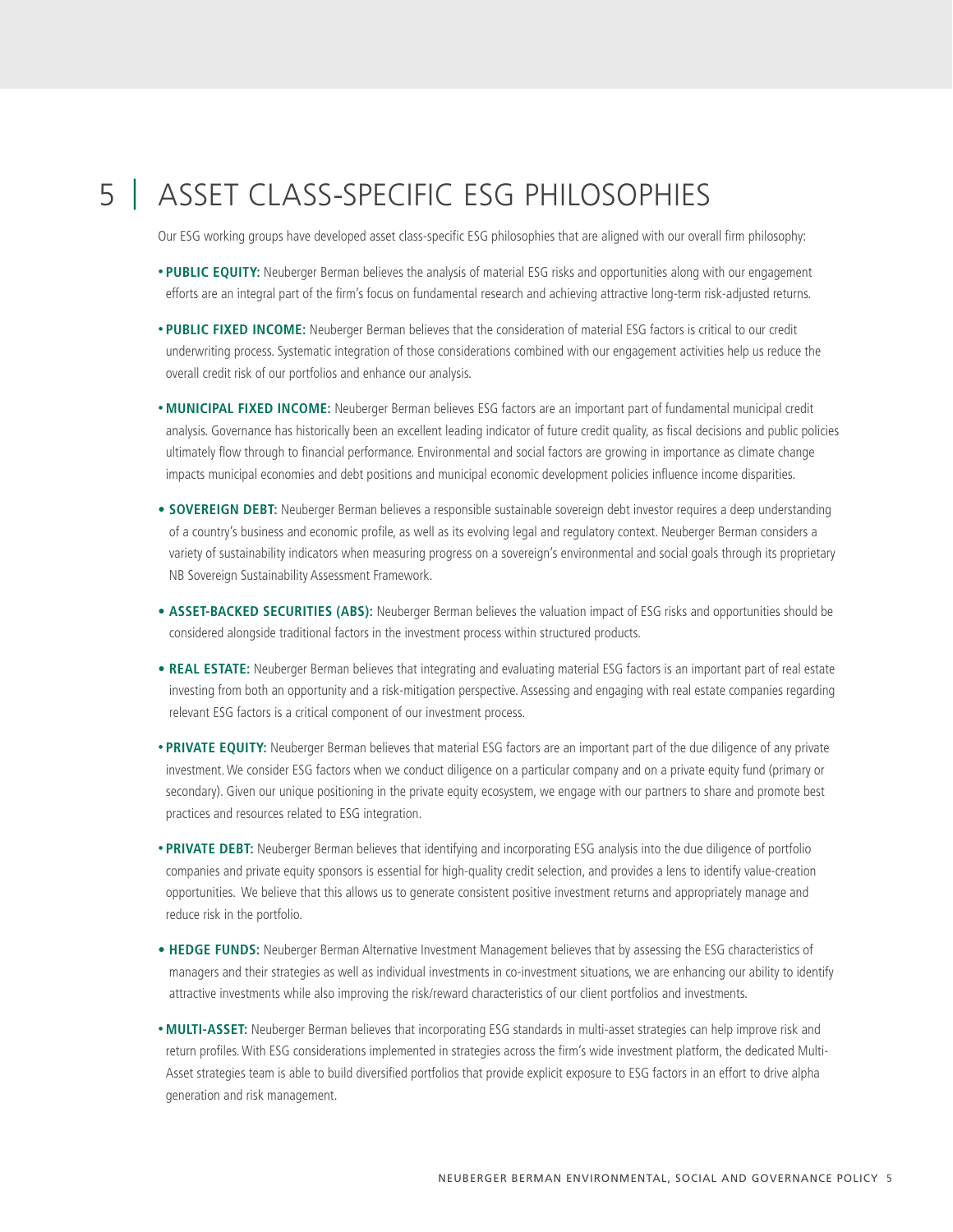## 6 | INTEGRATION

Individual research analysts in the research department and portfolio managers are responsible for implementing ESG integration in their portfolios and investment research. We believe that this bottom-up approach encourages strategy-specific innovation while allowing each portfolio management team to learn from best practices across the investment platform. Our ESG Investing team accelerates this process with top-down expertise and support.

For all ESG integrated strategies, each portfolio management team selects an approach from our ESG Integration Framework: Avoid, Assess, Amplify or Aim for Impact. In building their portfolios, portfolio managers consider whether to simply exclude particular companies ("Avoid"), reach a more holistic understanding of risk and return ("Assess"), tilt the portfolio to best-in-class<sup>4</sup> issuers ("Amplify") or invest in issuers that are intentionally generating positive social/environmental impact ("Aim for Impact").

The approach to integration can be further customized by the type of investment vehicle employed for investing; for example, client vehicles can be created to implement client-specific avoidance criteria, to tilt toward specific ESG characteristics valued by the client or to seek certain types of positive impact.



#### **NEUBERGER BERMAN ESG INTEGRATION FRAMEWORK**

For all ESG integrated strategies, each portfolio management team determines how best to achieve its ESG integration objective, and lays out how ESG analysis is conducted to potentially increase return or mitigate risk, how ESG issuers are analyzed and measured at the security level, and how they influence portfolio construction. We believe that the most effective way to integrate ESG factors into an investment process over the long term is for investment teams themselves to research ESG factors and consider them alongside other inputs into the investment process. For this reason, ESG research is included in the work of our research analysts rather than employing a separate ESG research team. The investment teams can then choose how best to apply all the tools of active management, whether that is to engage or ultimately to sell a security when it no longer offers an attractive risk-adjusted potential return.

4 For purposes of the ESG Policy, "best-in-class" means issuers that are, in Neuberger Berman's opinion, leaders compared to their peers in terms of meeting environmental, social and governance criteria.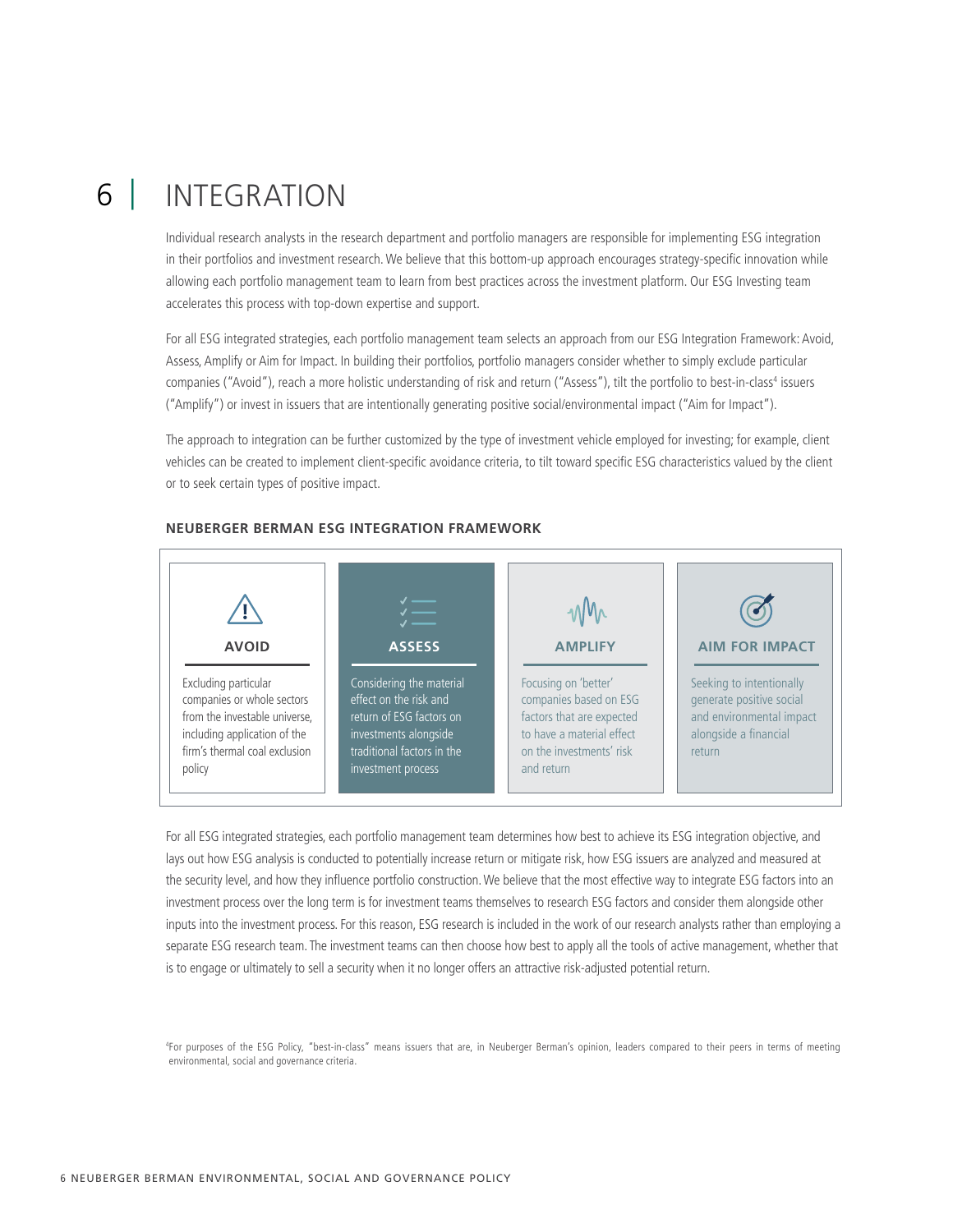## 7 | INTEGRATION APPROACH

We integrate ESG analysis across our firm, including equity, fixed income and private markets. Overall, approximately 85% of Neuberger Berman's total assets under management<sup>5</sup> are now ESG-integrated, compared to 60% in January 2020 and 30% back in 2016. The strategies that are not ESG integrated, such as our co-mingled U.S. Equity Index Put Write options strategy, which writes options on the S&P 500, are in many cases less amenable to considering ESG factors.

ESG factors can be employed in a variety of ways to target enhanced returns, mitigate risk and meet specific client objectives within a portfolio. We also have developed portfolios with a consistent "Amplify" or "Aim for Impact" approach to ESG integration. We use a common labelling system to aid the identification of those funds:



#### **"ESG INTEGRATED"**

(used in description of strategy and fund offering documents, but not in the fund names)

Portfolio manager systematically and explicitly includes material ESG risks and opportunities in investment analysis and investment decisions for all securities.<sup>6</sup>

#### **"SUSTAINABLE"**

(in name of strategy and offering documents)

Portfolio manager selects and includes securities on the grounds that they fulfil certain sustainability criteria, such as being best-in-class issuers. There are clear investment rationales for focusing on sustainability leaders, such as the potential to signal business quality or to align with secular sustainability trends. Engagement outcomes are set and tracked with influence on sell decisions.

**ASSESS AMPLIFY AIM FOR IMPACT**

**"IMPACT"**

(in name of strategy and offering documents)

Portfolio manager seeks to achieve positive social and environmental outcomes for people and the planet alongside a market-rate financial return. The core business, products or services of each holding contributes to solutions of pressing environmental and social issues. Furthermore, all holdings meet the firm's ESG threshold for a "Sustainable" fund.

<sup>5</sup>As of December 31, 2021.

<sup>6</sup>With regards to its hedged strategies, Neuberger Berman primarily focuses on the integration of material ESG factors for its long portfolios. As noted by the PRI, responsible investment policies and approaches regarding short positions still remain nascent across the asset management industry.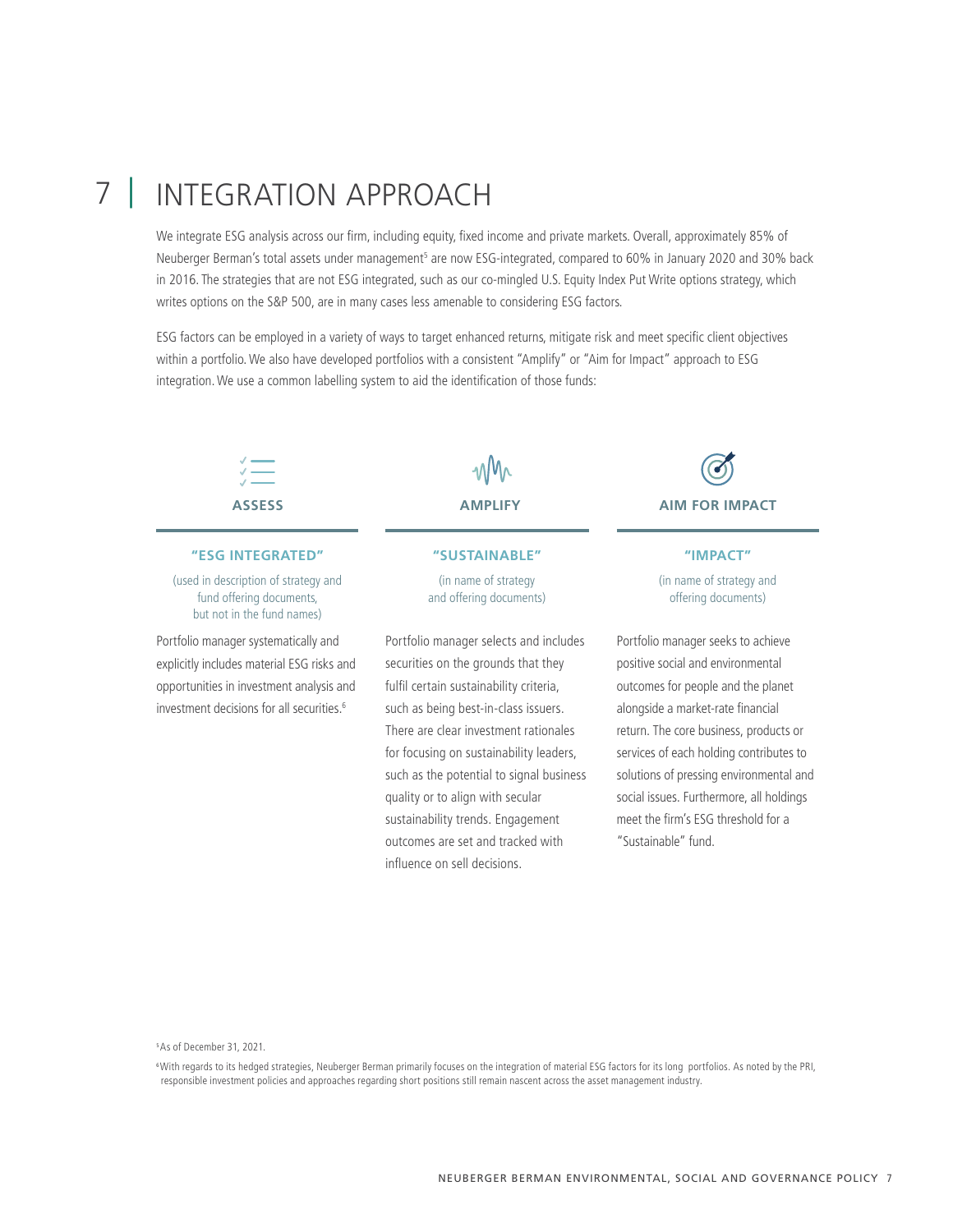#### **SUSTAINABILITY OUTCOMES**

Some of our strategies, such as our Impact Investing strategies, intentionally seek to generate, measure and report sustainability outcomes. As a firm we have identified five investable impact themes which are aligned with achieving the UN Sustainable Development Goals:

- 1. Deliver sustainable growth and fair employment
- 2. Increase positive health and safety outcomes
- 3. Promote gender and racial equality
- 4. Combat climate change and enable energy transitions
- 5. Conserve the natural environment

At a client's request, we also monitor and report the outcomes generated by portfolio companies for select other strategies where sustainability outcomes are not an intentional investment objective.

#### **SCREENING & EXCLUSIONS**

While there are important benefits to exclusions, we believe engagement efforts that hold companies and issuers accountable to their own and our ESG targets to be of critical importance.

We believe that where there's an opportunity to partner with portfolio companies on material ESG issues, engaging in constructive dialogue can positively influence corporate behaviors to drive long-term, sustainable return for our clients. We believe that the judgment and credibility of our investment professionals encourages constructive, long-term dialogue with management teams and board members. We fundamentally believe that meaningful change comes when ESG topics are raised consistently and strategically.

All Sustainable and Impact portfolios are managed in compliance with at least the minimum exclusions laid out in our Sustainable Exclusions Policy and our Enhanced Sustainable Exclusions Policy.

Additionally, our internally managed registered funds follow our [Thermal Coal Involvement Policy,](https://www.nb.com/handlers/documents.ashx?id=0c0d4a1f-a996-40cc-a62a-e676a11ba9d8&name=NB_Thermal-Coal-Involvement-Policy_1020.pdf" Thermal Coal Involvement Policy) which prohibits direct new investment in companies with >25% of revenue from or expanding new thermal coal power generation. Registered funds include commingled U.S. mutual and closed-end funds, and international UCITS portfolios. The Thermal Coal exclusion policy does not apply to subadvised funds.

Neuberger Berman also maintains a formal Neuberger Berman UCITS Controversial Weapons Exclusion Policy that defines specific exclusion criteria.

For our UCITS funds, that are classified as Article 8 and Article 9 under SFDR, we have established the Global Standards Policy, which defines specific exclusion criteria in relation to the United Nations Global Compact Principles, the OECD Guidelines for Multinational Enterprises, the United Nations Guiding Principles on Business and Human Rights and the International Labour Standards Conventions.

There is the potential for additional exclusion and other ESG considerations driven by the investment teams, client mandates, third-party ESG label requirements or regulations. Our separate accounts can be customized based on a client's values and preferences. Furthermore, we work with clients to help set and achieve their net-zero objectives. This includes developing lower-carbon portfolios, as well as setting interim decarbonization and net-zero alignment targets across asset classes.

For details of specific fund exclusions, please refer to the relevant investment product documentation.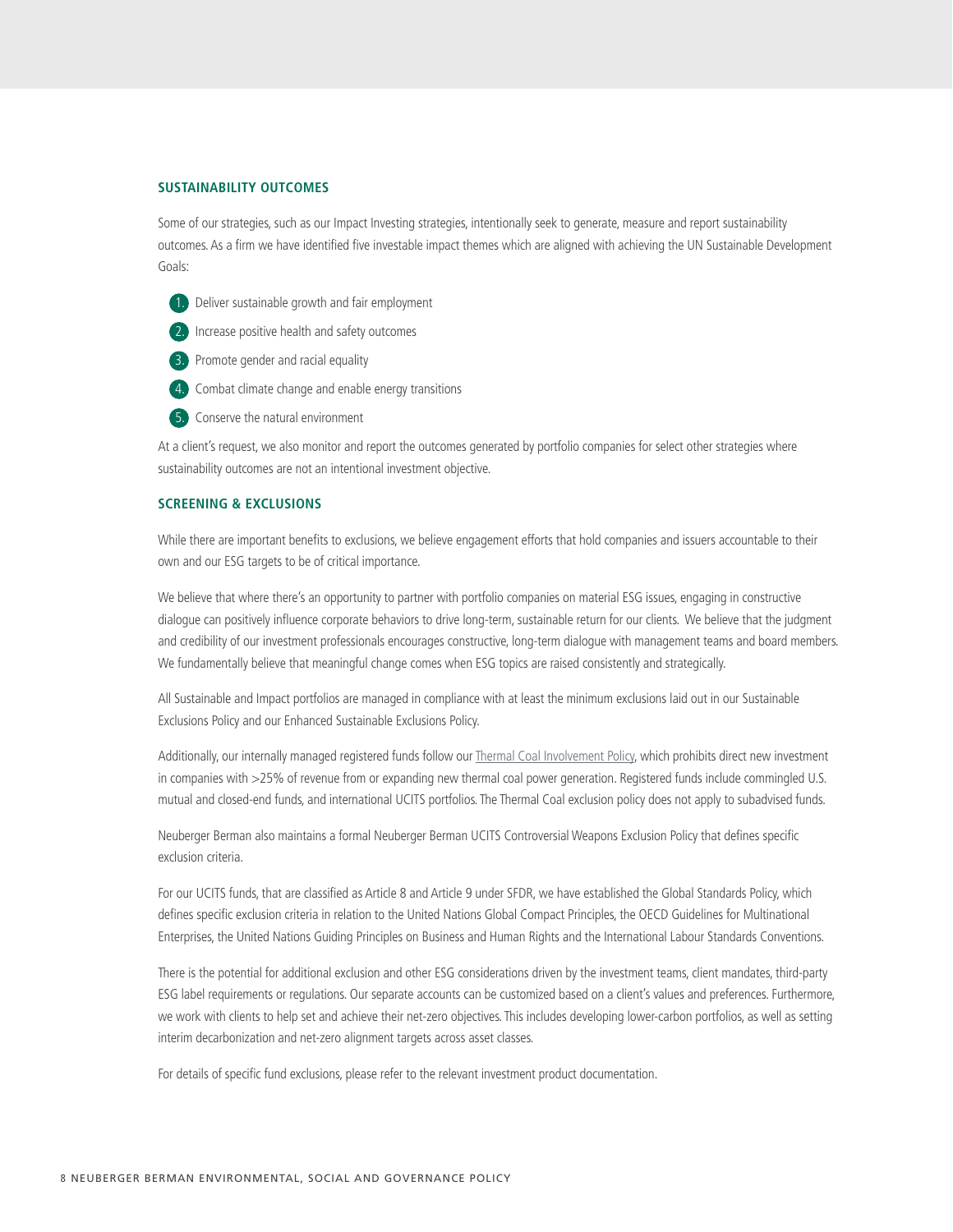#### NB ESG QUOTIENT 8 |

In keeping with our belief that ESG integration must be based on the principle of materially impacting performance or risk and be appropriate for the specific investment process, our teams do not simply rely on a third-party ESG research provider for ESG analysis. Instead, portfolio managers and research analysts have access to a wide range of ESG data sources and research providers, including our Neuberger Berman Industry Materiality Matrix, as well as the advanced analytics capabilities of our Data Science team and the insights we glean from engaging directly with investee company management teams.

Our Neuberger Berman Industry Materiality Matrix spans more than 75 different industries, under 11 sectors and across 33 ESG factors. The matrix allows us to develop forward-looking views by industry, guiding ESG investment analysis and engagement in a consistent and comparable way, and accommodating real-time insights from sector experts. The matrix is available to all investment teams to use as a starting point for further ESG analysis, and can be applied to asset classes, including private markets.

The result of this work is an industry-relative rating for each company under coverage on separate Environmental & Social (ES) and Governance (G) characteristics that are available for all investment professionals at Neuberger Berman throughout the research environment. The underlying data is updated weekly and the rating methodology is reviewed at least annually with the sector analysts.

These resources are integrated by our central equity and credit research analysts into proprietary ratings for sovereigns and corporates that have been developed specifically for each asset class, namely the NB ESG Quotient.7 These custom ratings cover over 7,000 equities and 2,500 credit issuers while incorporating the analysts' extensive industry experience to make decisions on qualitative categories that may be hard to measure. Given limited disclosure of ESG data in some markets and for some types of issuers, many ratings include significant qualitative judgment from analysts themselves. Those ratings are used by portfolio managers as part of their approach to ESG integration, for example, by adjusting internal credit ratings up or down based on the NB ESG Quotient.

#### **ESG IMPLEMENTATION SPECTRUM**

#### **Developed Systematic and Industry-Specific ESG Ratings by Company**

Proprietary ESG Quotient Rating Example: Retail and General Merchandise Industry

| Employee review data compares employee                                                                                                    |  | <b>ENVIRONMENTAL &amp; SOCIAL</b>  | Company #1<br>Big-Box | Company #2<br>Convenience | Company #3<br><b>Diversified</b> | Company #4<br><b>Discount</b> |
|-------------------------------------------------------------------------------------------------------------------------------------------|--|------------------------------------|-----------------------|---------------------------|----------------------------------|-------------------------------|
| satisfaction and monitors real-time changes                                                                                               |  | Overall $E + S$ Rating             | A                     | B                         | $\mathsf{C}$                     | D                             |
|                                                                                                                                           |  | Carbon Intensity                   |                       |                           |                                  |                               |
| Quantitative analysis of company financials and<br>employment figures produces uniform view of<br>labor intensity                         |  | <b>Emission Reduction Strategy</b> |                       |                           |                                  |                               |
|                                                                                                                                           |  | Data Privacy & Security            |                       |                           |                                  |                               |
|                                                                                                                                           |  | Labor Relations                    |                       |                           |                                  |                               |
|                                                                                                                                           |  | <b>Employee Satisfaction</b>       |                       |                           |                                  |                               |
| Given limited disclosure, covering analyst's<br>qualitative assessment of company's diversity and<br>inclusion performance and commitment |  | Labor Intensity                    |                       |                           |                                  |                               |
|                                                                                                                                           |  | Workforce Diversity & Inclusion    |                       |                           |                                  |                               |
|                                                                                                                                           |  | Product Sourcing & Packaging       |                       |                           |                                  |                               |
| Covering analyst's qualitative assessment of<br>company sourcing and store format implications<br>for resource efficiency                 |  | <b>GOVERNANCE</b>                  | Company #1            | Company #2                | Company #3                       | Company #4                    |
|                                                                                                                                           |  | <b>Overall G Rating</b>            | 1                     | $\overline{2}$            | 3                                | 4                             |
| Analytical studies conducted on relationship of<br>material ESG factors to investment performance                                         |  | Board Independence                 |                       |                           |                                  |                               |
|                                                                                                                                           |  | <b>Compensation Concerns</b>       |                       |                           |                                  |                               |
| Qualitative analysis, including reviewing specific<br>compensation metrics and looking<br>in detail at board capabilities                 |  | Risk Management Quality            |                       |                           |                                  |                               |
|                                                                                                                                           |  | <b>Board Skillset</b>              |                       |                           |                                  |                               |
|                                                                                                                                           |  | Shareholder Rights                 |                       |                           |                                  |                               |
|                                                                                                                                           |  |                                    |                       | Rating                    |                                  |                               |
|                                                                                                                                           |  | Stronger                           |                       | Average                   |                                  | Weaker                        |

Source: Neuberger Berman. Please see disclosures at the end of this material. <sup>7</sup> Please refer to page 13 for additional information on the NB ES Quotient.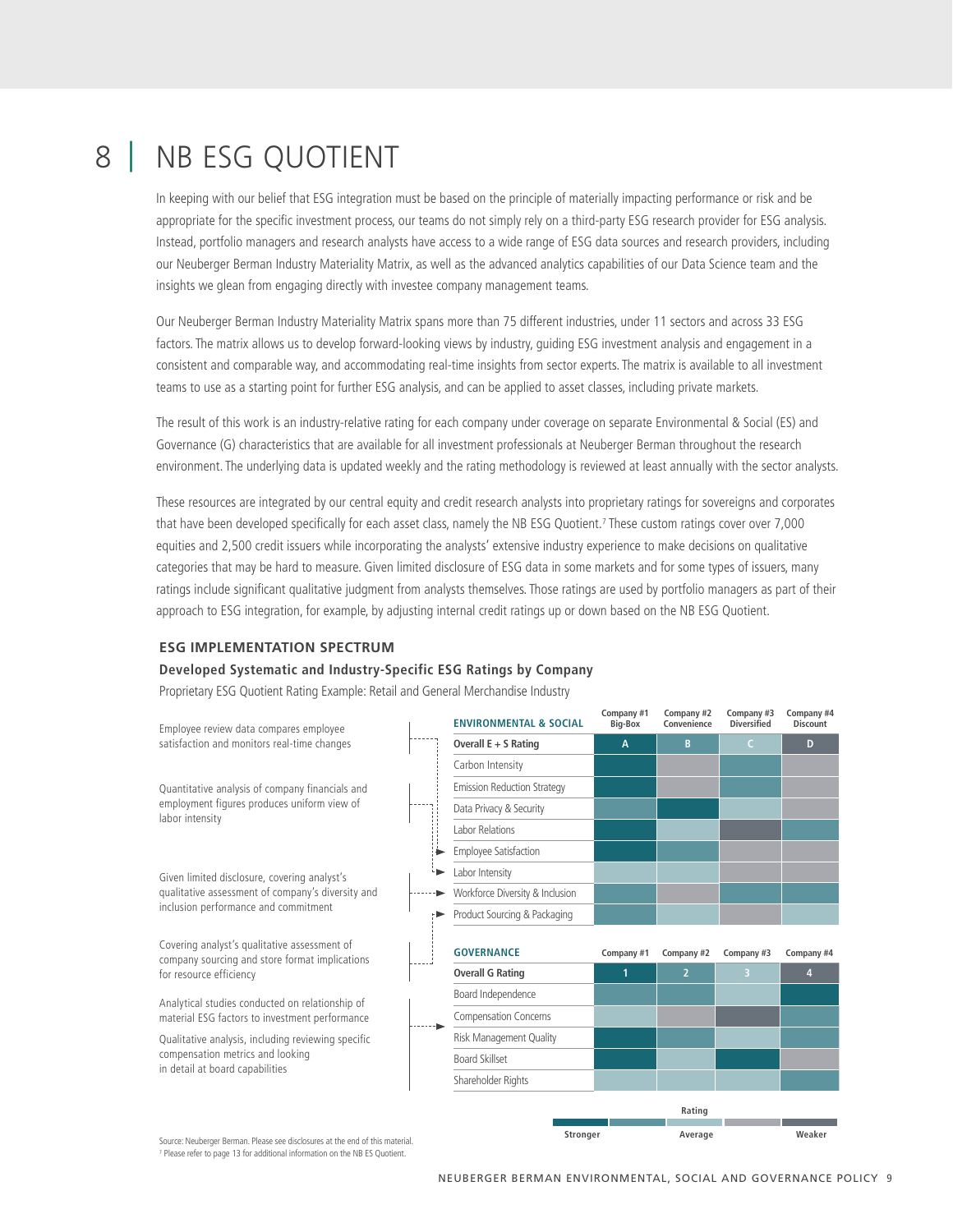#### ENGAGEMENT AND ACTIVE OWNERSHIP 9 |

We believe that engaging with issuers is an essential part of being a long-term active owner and that engaging with issuers on ESG topics can improve their performance and reduce their risk profile. We believe that engagement is important not only for public equities, but for all asset classes, and that it is the responsibility of each portfolio manager and research analyst to engage on ESG topics as part of their ongoing dialogue with management. For this reason, we do not have a separate stewardship team.

We utilize several methods of engagement in our stewardship efforts including, but not limited to, company meetings, written communication, proxy voting, advance vote disclosure, and industry collaboration. For public equities, engagement activity can also occur in the form of shareholder activism, which may include, but is not limited to, communication with company management and boards, and recommendations for director candidates that could potentially lead to a formal nomination or a proxy contest. We also may consider, where appropriate and subject to applicable law, working with other investors in support of engagement objectives, for example, through joint letters or other collaborative engagement efforts. The method and frequency of engagement are determined by a host of factors that include our history of engagement with the company, the relevant issue and asset class. Just as we have ESG philosophies for each asset class, our approach to engagement varies by asset class to appropriately consider our relationship with the issuer, the methods of engagement available, our engagement objectives and other asset class-specific considerations.

The Neuberger Berman Governance and Proxy Voting Committee oversees our active ownership for equities and is responsible for the proxy voting process, our Proxy Voting Policy Procedures and Proxy Voting Policy Guidelines. We believe that proxy voting is an integral aspect of investment management and must be conducted with the same degree of prudence and loyalty accorded any fiduciary or other obligation of an investment manager. We have developed custom Proxy Voting Guidelines that comprehensively lay out our voting positions, focusing on the potential financial impact on a company from corporate governance, environmental and social issues. Recognizing the importance of transparency of our voting activities, we publicly disclose all voting records of our registered, co-mingled funds on a monthly basis. Additionally, through our NB Votes initiative, we publish our vote intentions and rationale in advance of select shareholder meetings.

We provide transparency into our stewardship activities through our ESG Annual Report, NB Votes initiative and regular proxy voting and engagement reports specific to equities and fixed income. Further, we intend to publish an annual stewardship report to our active ownership activities, the philosophies and processes that underpin them, and the outcomes they produce, in accordance with disclosure best practices set forth by various global stewardship codes.

Due to the importance of stewardship to our business, we have established policies and procedures to address actual or potential conflicts of interest that may arise in the scope of our stewardship activities. We acknowledge our position as a fiduciary for our clients and their beneficiaries, and seek always to act in their best interests. Accordingly, we take reasonable steps to identify actual as well as potential conflicts which may give rise to a material risk of damage to the interests of our clients.

We believe the sustainability outcomes generated from engagement are an important part of the impact we have as investors. Therefore, we measure and track progress of our engagement-focused strategies that may set objectives centered around sustainability outcomes.

For further details please see our **Stewardship and Engagement Policy**.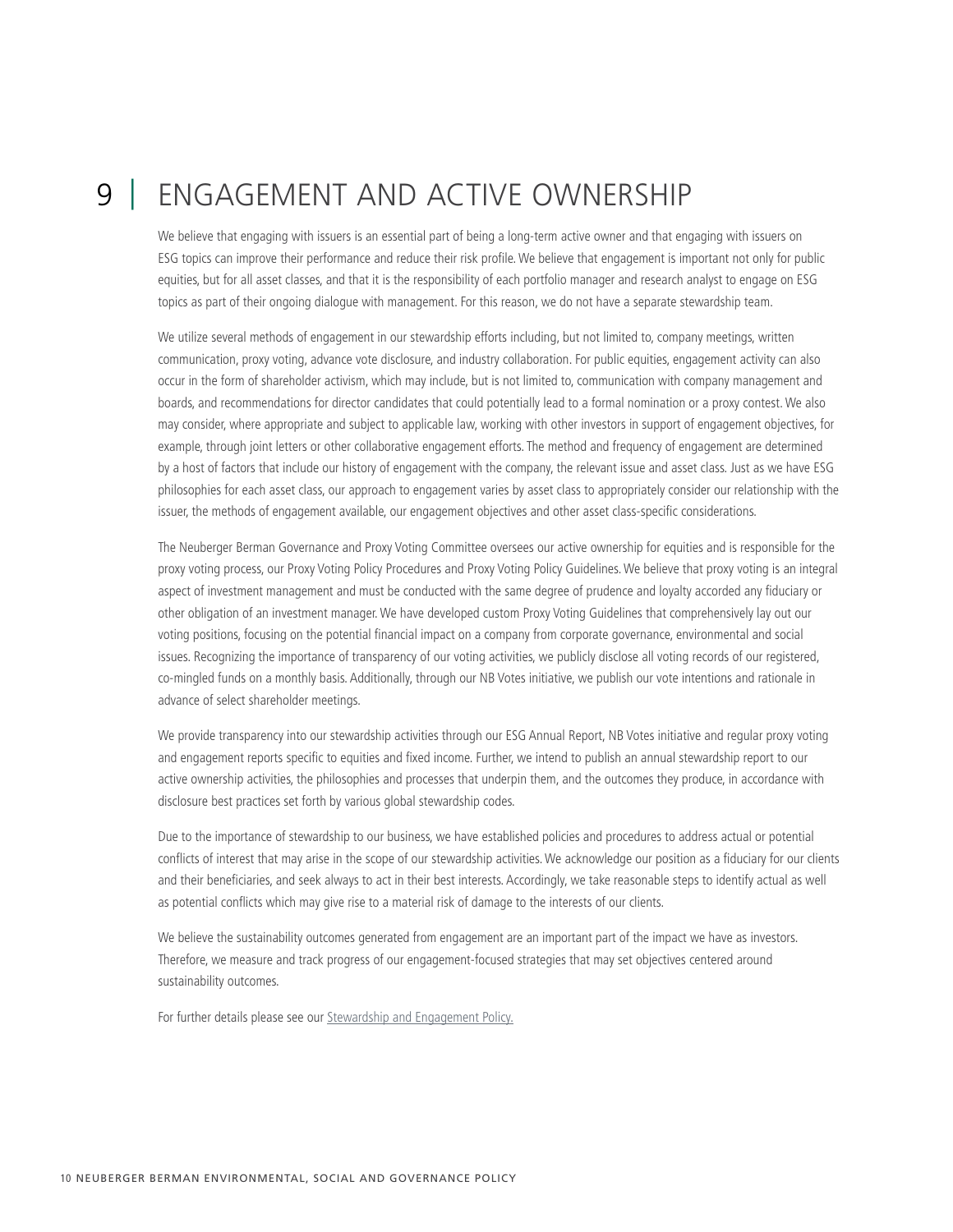### 10 | COLLABORATION

We collaborate with clients and others in the investment industry to support the broader acceptance and implementation of ESG investing. Activities include collaborative engagement with a company on a given topic, joint research projects on an ESG topic and support of industry-standard ESG disclosure. We work with a number of like-minded institutions, including PRI, the Value Reporting Foundation (VRF), UN Global Compact (UNGC), the Task Force on Climate-related Financial Disclosure (TCFD), the Institutional Investors on Climate Change (IICG) and Ceres. A full list of our partnerships and collaborations can be found at [www.nb.com/esg.](http://www.nb.com/esg)

#### MONITORING PROGRESS 11 |

We monitor the progress we are making and are continuously enhancing the integration of ESG into our investment processes. Relevant indicators of progress include the proportion of assets under management that are formally ESG-integrated, our score in the PRI assessment report each year, the effect of ESG analysis on portfolio performance, the impact of our engagement and proxy voting activities, and whether we are meeting the needs of our clients for ESG-integrated solutions.

Given the dynamic and evolving nature by which ESG factors are material to investment performance, we are committed to continued innovation and improvement.



#### **Sustainable Finance Disclosure Regulation**

Regulation (EU) 2019/2088 of the European Parliament and of the Council of 27 November 2019 on sustainability-related disclosures in the financial services sector ("**SFDR**") seeks to (i) establish a harmonised approach in respect of sustainability-related disclosures made by financial market participants to investors within the European Union's financial services sector and (ii) to achieve more transparency regarding how financial market participants integrate sustainability risks into their investment decisions and the consideration of adverse sustainability impacts into the investment process.

For the purposes of SFDR, Neuberger Berman Asset Management Limited ("**NBAMIL**") and Neuberger Berman Europe Limited ("**NBEL**") are financial market participants and have classified the financial products which they manage under SFDR and are committed to ongoing compliance with SFDR.

Further details of our compliance with SFDR can be found at https://www.nb.com/en/gb/financial-professionals?audience=UK-Financial-Professionals under the section headed "Sustainability Related Disclosures".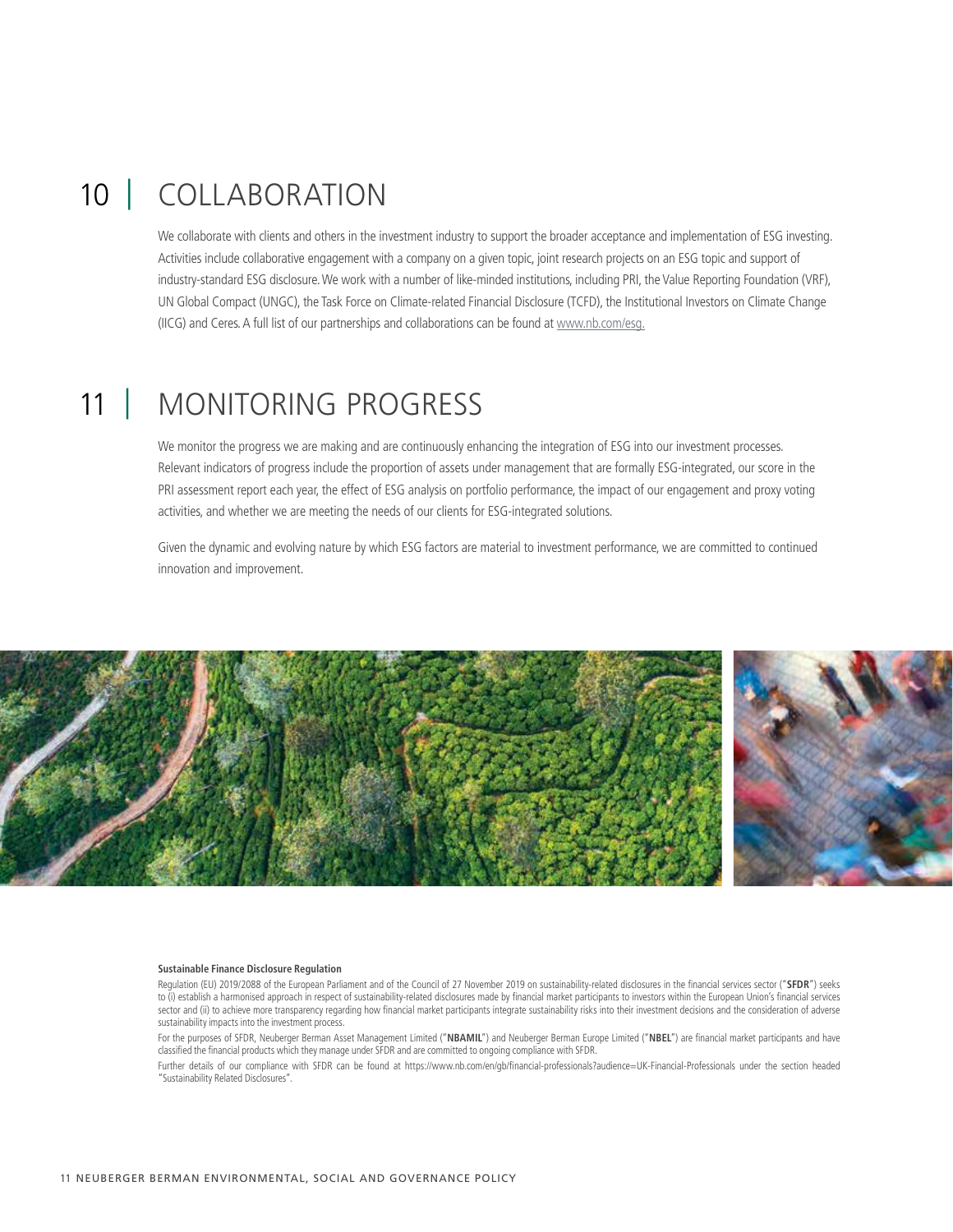



**JONATHAN BAILEY** HEAD OF ESG INVESTING

**[WWW.NB.COM/ESG](http://www.nb.com/esg)**



in the most recent UN-backed Principles for Responsible Investment (PRI) assessment report across all asset classes.

Neuberger Berman was also named to the **2020 PRI Leaders Group** for our overarching approach to managing climate-related risk and opportunity.\*\*

\* Please see Additional Disclosures for full disclaimer. \*\*Please see Additional Disclosures for full disclaimer.

#### **Additional Disclosures:**

Principles for Responsible Investment (PRI) Scores: For illustrative and discussion purposes only. PRI grades are based on information reported directly by PRI signatories, of which investment managers totaled 1,924 for 2020, 1,119 for 2019, 1,120 for 2018 and 935 for 2017. All signatories are eligible to participate and must complete a questionnaire to be included. The underlying information submitted by signatories is not audited by the PRI or any other party acting on its behalf. Signatories report on their responsible investment activities by responding to asset-specific modules in the Reporting Framework. Each module houses a variety of indicators that address specific topics of responsible investment. Signatories' answers are then assessed and results are compiled into an Assessment Report. The Assessment Report includes indicator scores - summarizing the individual scores achieved and comparing them to the median; section scores - grouping similar indicator scores together into categories (e.g. policy, assurance, governance) and comparing them to the median; module scores aggregating all the indicator scores within a module to assign one of six performance bands (from E to A+). Awards and ratings referenced do not reflect the experiences of any Neuberger Berman client and readers should not view such information as representative of any particular client's experience or assume that they will have a similar investment experience as any previous or existing client. Awards and ratings are not indicative of the past or future performance of any Neuberger Berman product or service. Moreover, the underlying information has not been audited by the PRI or any other party acting on its behalf. While every effort has been made to produce a fair representation of performance, no representations or warranties are made as to the accuracy of the information presented, and no responsibility or liability can be accepted for damage caused by use of or reliance on the information contained within this report.

Principles for Responsible Investment (PRI) 2020 Leaders' Group: The year 2020 represents the first year that asset managers became eligible for PRI Leader designation, which formerly included asset owners only. The new designation was awarded to only 20 of the 2100+ investment manager PRI signatories. The Leaders' Group showcases signatories at the cutting edge of responsible investment, and highlights trends in what they are doing. PRI uses signatories' reporting responses and assessment data to identify those that are doing excellent work in responsible investment across their organizations and with a focus on a given theme each year. The 2020 theme was climate reporting. Information about PRI Leader is sourced entirely from PRI and Neuberger Berman makes no representations, warranties or opinions based on that information.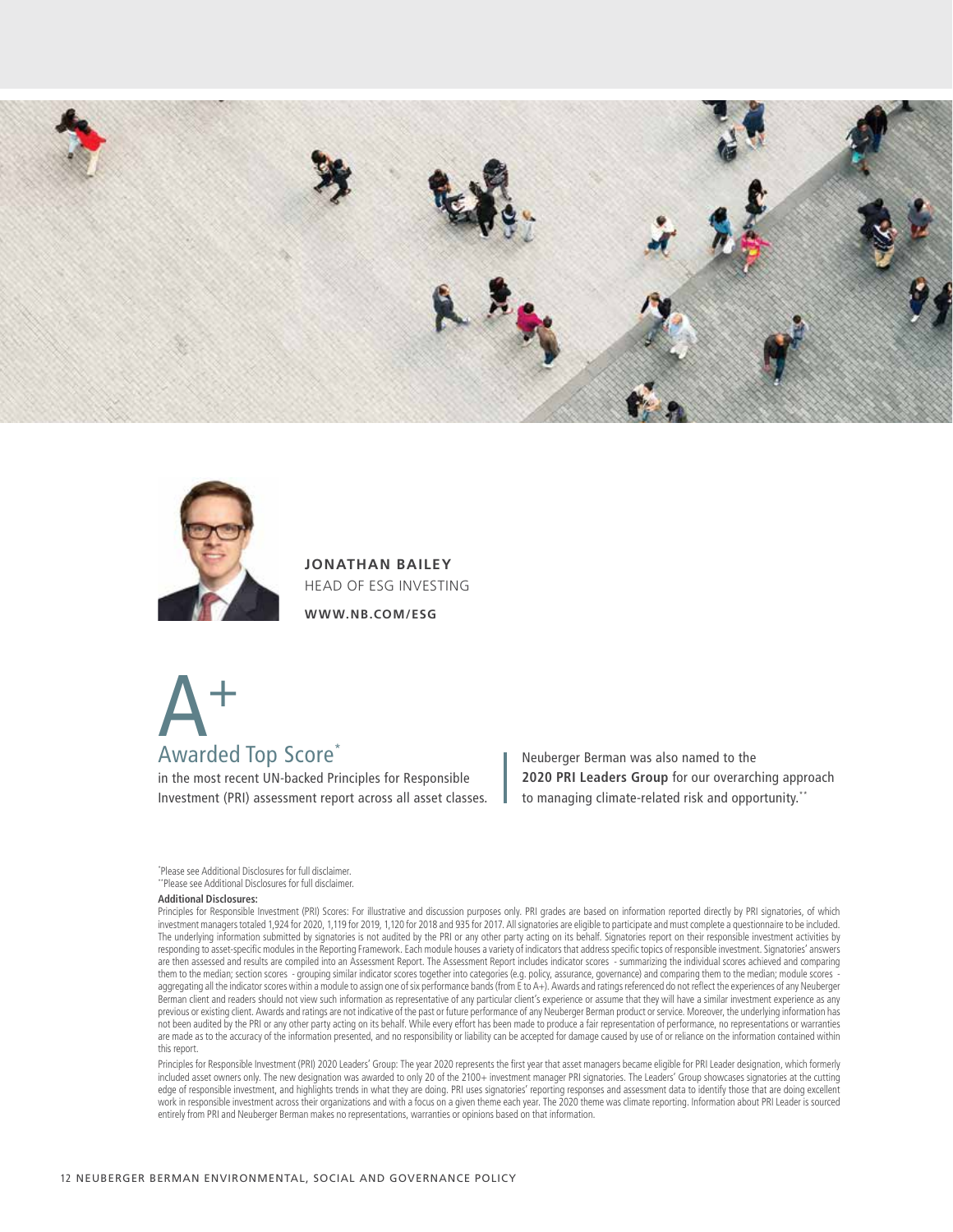#### **NB ESG QUOTIENT METHODOLOGY: DISCLOSURES**

For environmental and social (ES) rankings, A - D quartiles are used, where A is best (top quartile), D is worst (lowest quartile). For governance (G) rankings,  $1 - 4$  quartiles are used where 1 is best, 4 is worst. Average ESG rating is not a rating of the strategy itself.

Neuberger Berman's Research Department and the ESG Investing team work together to rate corporations on material ESG factors at the industry level, across public equity and fixed income. We measure company performance on material ESG factors by using quantitative data and qualitative analysis, informed by engagement with individual companies. Neuberger Berman's Research Department conducts comprehensive ESG research on company activities and products that are available to all portfolio managers. Our analysts provide comprehensive coverage of companies in their universe, including proprietary ratings and assessments of ESG, as well as ESG data and research available to them through internal portals and external platforms like FactSet and MSCI. Given limited disclosure of ESG data, many ratings include significant qualitative judgment from analysts themselves. These ratings are used by central research analysts in their fundamental analysis of companies and by portfolio managers as part of their approach to ESG integration.

The methodology for determining the proprietary ES ratings is a multi-step process. In the first step, the firm's central research equity analysts determine which Environmental and Social issues are likely to be financially material for the sector that each analyst covers. Neuberger Berman's Research Department then works with the ESG Investing team to identify quantitative sources to measure a particular company's performance against those issues by applying a variety of public and proprietary sources. For ES issues requiring additional incremental insight, research analysts use proprietary quantitative or qualitative assessments. Each company analyzed within a sector is then compared to peer companies on a normalized distribution. That analysis produces an overall ES performance for the company, which is then converted into a quartile rating (A – D). As a final step, further refinements up or down by no more than one quartile are applied to the ranking by the analysts based on their engagement with the company and their overall industry experience. The data underlying the ratings is updated weekly and the entire sector is reviewed at least once annually.

The methodology for determining the proprietary G ratings is also a multi-step process. First, governance indicators are regressed against historical stock performance to identify potential variables for inclusion. The firm's central research equity analysts then review those regressions and apply weighted variables to that data based on their judgment of which factors are likely to be predictors of positive or negative corporate performance. The analysts then rate the companies within the sector on a normalized distribution for their overall G performance, which is converted into a quartile rating  $(1 - 4)$ . As a final step, analysts are given the opportunity to adjust the ratings, but only after completing a standardized qualitative assessment of the company governance characteristics. The data underlying the ratings is updated weekly and the methodology is reviewed at least once annually.